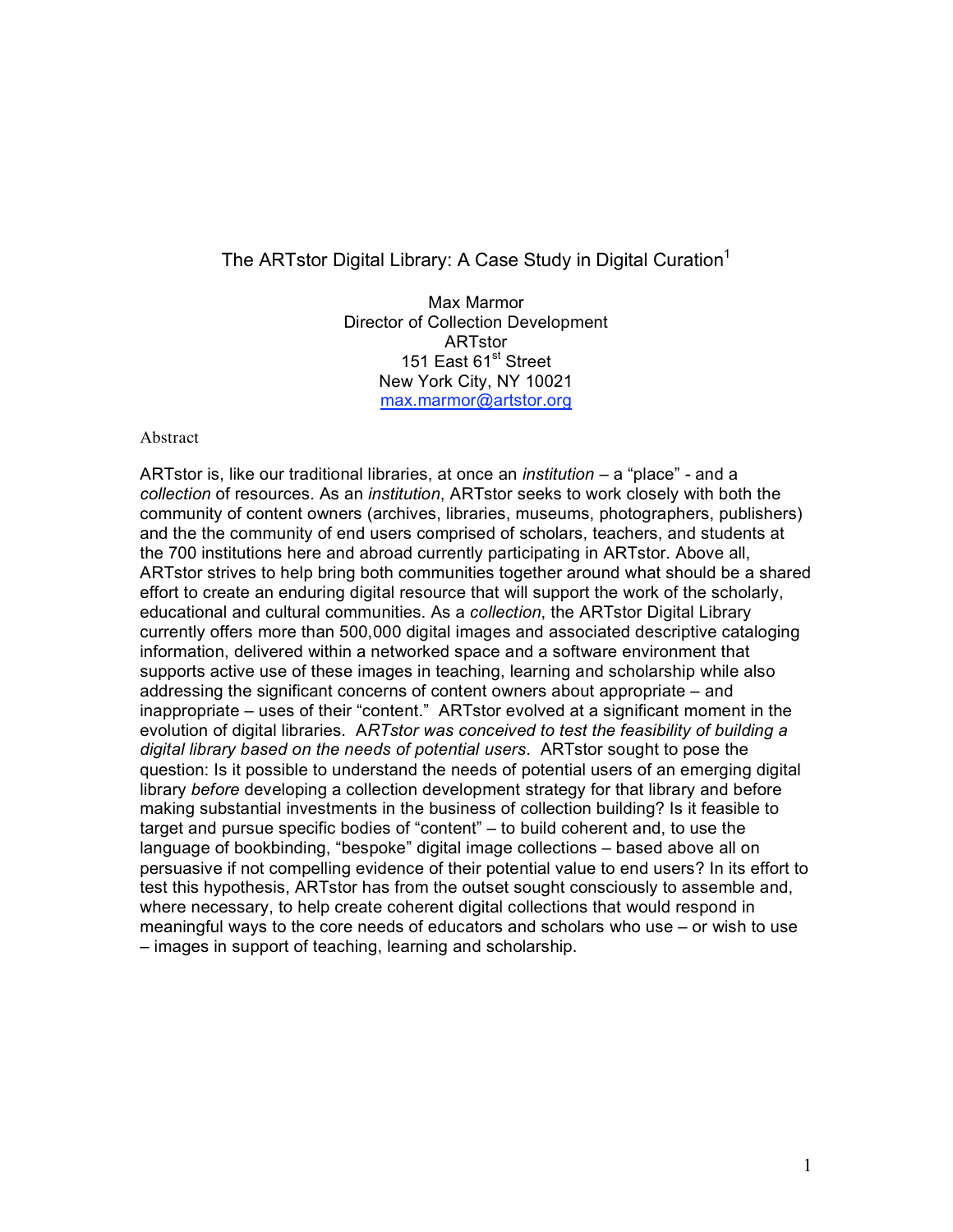ARTstor (http://www.artstor.org) is, like other libraries, at once an *institution* – a "place" *-* and a *collection* of resources.

As an *institution*, ARTstor seeks to work closely with both the community of content owners (archives, libraries, museums, photographers, publishers) and the community of end users (scholars, teachers, students, museum professionals). Above all, ARTstor strives to help bring both communities together around what a shared effort to create an enduring digital resource that will support the work of the scholarly, educational and cultural communities.

As a *collection*, the ARTstor Digital Library currently offers more than 500,000 digital images and associated descriptive cataloging information, delivered within a networked space and a software environment that supports active use of these images in teaching, learning and scholarship, while also addressing the significant concerns of content owners about appropriate – and inappropriate – uses of their "content."

While the focus of this discussion will be on the building of the early ARTstor collections, a few words about ARTstor as an institution might be helpful by way of introduction.

### The Genesis of ARTstor

Originally conceived as an initiative of The Andrew W. Mellon Foundation in 2001, ARTstor became an independent not-for-profit organization in January 2004. The roots of ARTstor, as well as its name, may be traced to JSTOR (http://www.jstor.org), ARTstor's sibling, initiated more than a decade ago by the Mellon Foundation. Much as JSTOR digitizes, "stores" and distributes an encompassing digital archive of the backfiles of core journals in the arts, humanities, social sciences and sciences, so ARTstor assembles, "stores" and distributes digital images of visual materials that are central to teaching, learning and scholarship. In performing these activities and services, ARTstor – again like JSTOR – seeks to advance and even, in tandem with the complementary efforts of others, to transform the ways in which scholarship, teaching and learning are conducted in the evolving networked environment.

As of April 2007 ARTstor – which is only available to non-profit institutions – has more than 740 participating institutions, including scores of community colleges, colleges and universities both public and private, museums, primary and secondary schools, and independent art schools. Outreach to public libraries and, through them, to independent scholars unaffiliated with cultural institutions, is just now being announced. ARTstor is currently available for participation in the US, Canada and, quite recently, Australia/New Zealand and the UK. We anticipate making the ARTstor Digital Library available to the larger international community in stages as we define and address the many challenges related to services and support across multiple languages and time zones that will inevitably go hand in hand with expanding international access.

#### Building the ARTstor Charter Collection

The ARTstor Charter Collection, the first collection of aggregated content available through the ARTstor Digital Library, currently contains more than 500,000 images. The Charter Collection documents, through an expanding array of individually curated source collections, visual culture from around the globe and across all cultures and historical time periods, richly illustrating works of architecture, painting, sculpture, photography, decorative arts, and design as well as many other forms of visual and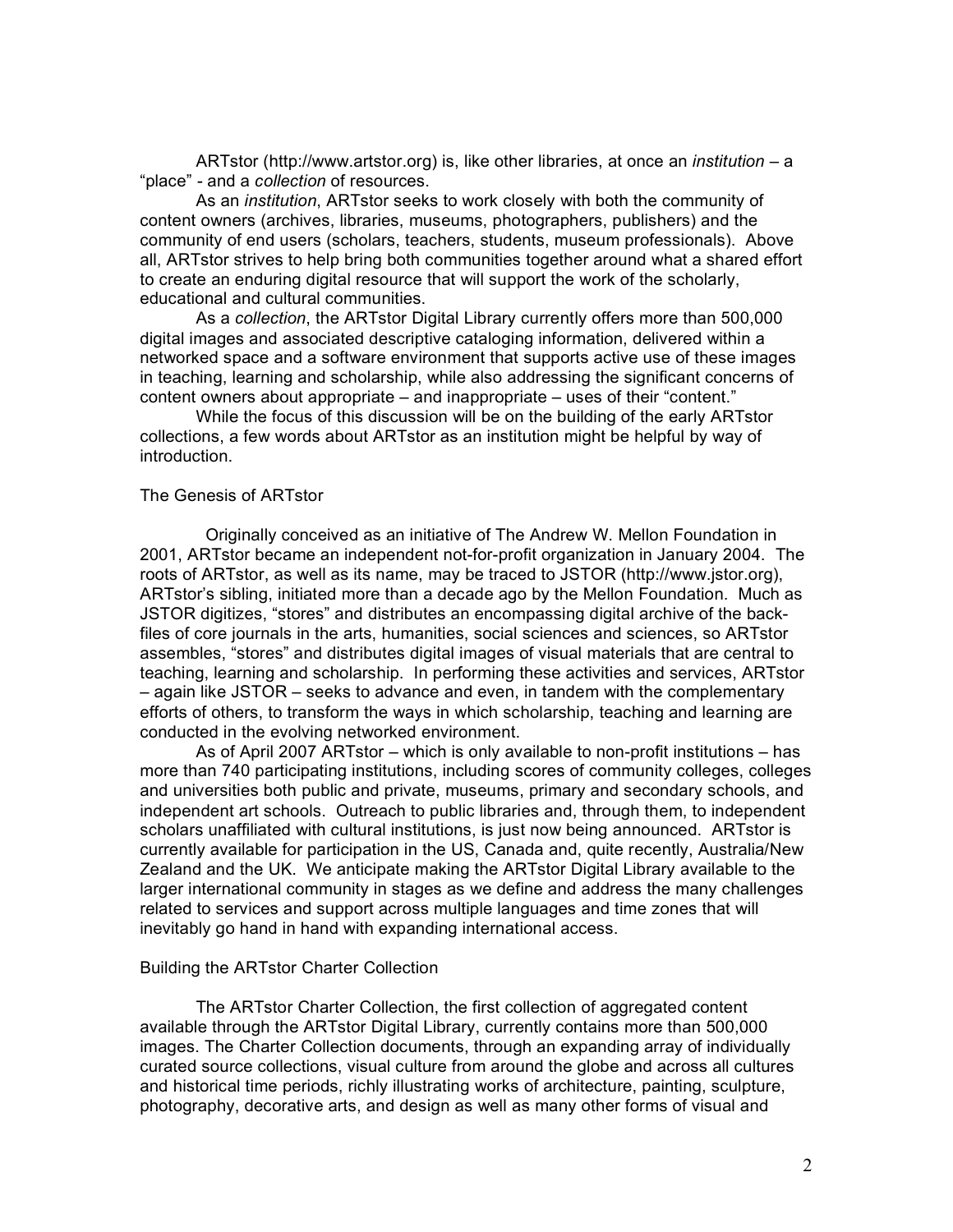material culture. The Charter Collection is intended to support many – but as we shall see, by no means all – of the image needs of teachers and scholars throughout the arts, humanities and social sciences. It embodies collaborations with archives, libraries, museums, photographic archives, publishers, slide libraries and individual scholars. Although the Charter Collection is an aggregate of multiple individual collections, all users at participating institutions have integrated access to ARTstor images across all these constituent collections. 2

ARTstor evolved at a significant moment in the evolution of digital libraries.<sup>3</sup> *ARTstor was conceived to test the feasibility of curating and building a digital library based on the needs of potential users*. <sup>4</sup> Many institutions, ranging from archives and libraries to museums, have of course elected to digitize their collections on the – frequently untested – assumption that, once available online, they would prove to be of significant interest and value to scholars and teachers. Sometimes this assumption has been amply confirmed, but other digital collections created in this way have yet to demonstrate their utility and value to their targeted audiences. Put baldly, many have yet to provide the expected "return on investment" in both programmatic and – since cost is of course always relevant – financial terms. Speculative digitization – the "field of dreams" approach that says, at least implicitly, "digitize it and they will come" – has been and remains an abiding feature of digital library development in the non-profit sector.<sup>5</sup>

In explicit counterpoint to this abiding "basso continuo," ARTstor sought to pose the question: Is it possible to understand the needs of potential users of an emerging digital library *before* developing a collection development strategy for that library and before making substantial investments in the business of collection curation? Is it feasible to identify, target, pursue and secure specific bodies of "content" – to build coherent, "bespoke" digital image collections – based above all on persuasive evidence of their potential value to end users? In its effort to test this hypothesis, ARTstor has from the outset sought consciously to assemble and, where necessary, to help create coherent digital collections that would respond directly and in verifiable ways to the core needs of educators and scholars who use – or wish to use – digital images in support of teaching, learning and scholarship. Of course, like all significant academic and research libraries, ARTstor has not *only* pursued a focused collection development strategy; it has also been the happy beneficiary of donations from collaborators and other well-wishers, and benign opportunism has also played a role as well – since strategy minus opportunity equals mere abstraction. Strategy and serendipity have, then, gone hand in hand at ARTstor, but ARTstor has placed a premium on strategy throughout its early evolution. We will return to the role of serendipity by way of conclusion below.

How has this strategy been implemented? As an attempt to model a strategic approach to curating a digital library based expressly on the needs of potential users and participants, one of ARTstor's first steps was to seek to provide teachers, students and scholars throughout the arts and humanities with the digital equivalent of a large interdisciplinary academic slide library. It had become increasingly evident that a primary focus of investments in digitization in the higher education sector over the past two decades has been a widespread – and largely redundant – effort to replace the 35mm teaching slide with digital images. Slide and visual resource curators from Berkeley to Berlin have been, and to some extent remain, engaged in this effort. And indeed, early efforts to create digital libraries in the US museum community faced strong – and ultimately insuperable – challenges precisely because they could not, in the nature of the case, address this very practical need for a large, core body of teaching images drawing on the entire world of art and visual culture.<sup>6</sup> At the same time, pedagogy emerged as one key area where the needs of the academic community were relatively well-understood thanks to decades of teaching with slides, making it feasible to define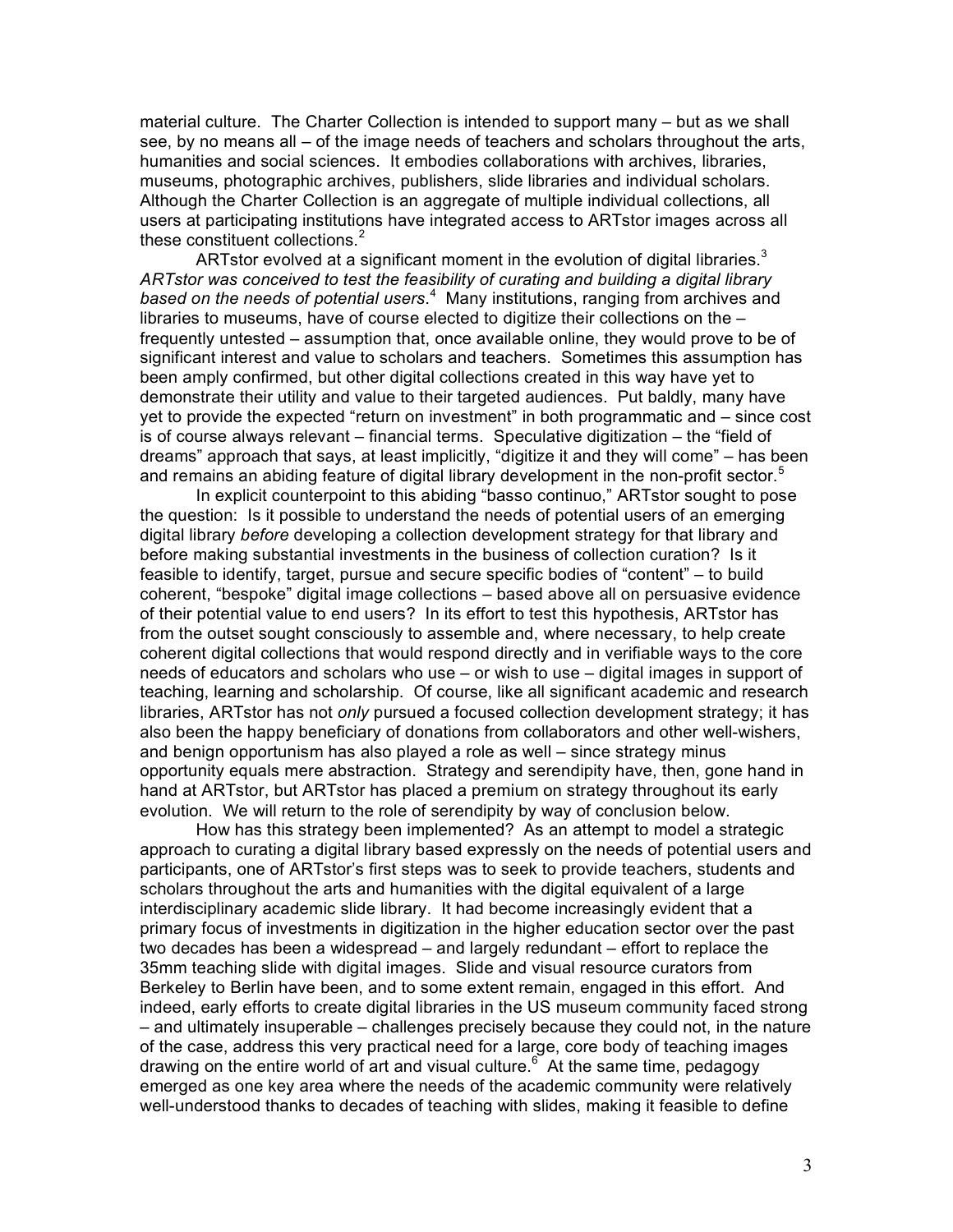those baseline teaching needs with some degree of precision and to actively seek out and curate digital image archives that would at least begin to address them.

The outcome of this early exploration was the ARTstor "Image Gallery," which even in its initial form offered a compendium of roughly 200,000 images. Shaped around representative curricula in the arts and humanities, the Image Gallery – which continues to grow<sup>7</sup> – has already demonstrated its capacity to advance the transition from slides to digital images in art history instruction and associated fields fundamentally dependent on the use of teaching images, while also relieving many academic institutions and visual resource collections of the perceived need to digitize their own slide collections in support of the core image needs of teachers in the arts and humanities. The Image Gallery has had the added virtue of offering scholars, teachers and students in fields outside the arts – individuals who have typically lacked slide and photographic archives and services, let alone digital collections and services supporting teaching and learning – with the foundation of a rich and unusually accessible "campuswide" visual resources collection.<sup>8</sup>

Through a series of more recent collection building efforts, ARTstor has focused on adding breadth and depth to the ARTstor Digital Library by providing ARTstor users with deeper, more specialized collections in a range of fields, including American, African and African-American, Asian, Classical, Islamic, Medieval and Renaissance Studies, the history of architecture and the built environment, graphic design and visual communication. As a result of this effort, ARTstor now offers special strengths in the arts of Asia, thanks to partnerships with the John and Susan Huntington Archive of Buddhist and Related Art at Ohio State University, with the American Council for South Asian Art and the University of Michigan, with Northwestern University and with other institutions. ARTstor is also developing significant strengths in the art of the Middle Ages, through collaborations with the Bodleian Library, Oxford, which is contributing more than 25,000 digital images of medieval manuscript painting; with Princeton University's Firestone Library and Index of Christian Art; and with the photographic archives at the National Gallery of Art Library in Washington, D.C. Through collaborations with the Frick Art Reference Library, the National Gallery of Art Library, the Samuel H. Kress Foundation and Scala Archives in Florence, Italy, ARTstor will soon offer comparable strengths in the area of Italian Renaissance art and architecture. The Scala collaboration alone will provide 13,000 high resolution images of Italian art and culture from antiquity to the present, with especially strong coverage of Renaissance painting.

In addition to these broad collections, ARTstor also provides what might best be regarded as special collections of primary source materials, the product of a series of innovative collaborations with archives, libraries, museums and publishers. A digital version of *The Illustrated Bartsch*, a monumental 100-volume reference work that offers approximately 55,000 images derived from European prints – woodcuts, engravings, etchings – from the 15<sup>th</sup> to the early 19<sup>th</sup> century, is a prime example of such a primary source collection. And a digital version of the Gernsheim Photographic Corpus of Drawings, a monumental archive that documents more than 184,000 old master European drawings, will offer similarly comprehensive coverage of this key area of European art. Both these collections draw on the holdings of scores of museums in the US and abroad.

In some instances, ARTstor is pursuing focused collaborations with individual museums or groups of museums. For example, ARTstor offers a complete digital version of the Museum of Modern Art's rich collection of architectural and design objects. And the majority of the images (perhaps 90,000) from the former "AMICO Library"<sup>9</sup> are now available in ARTstor, thanks to the many distinguished art museums that originally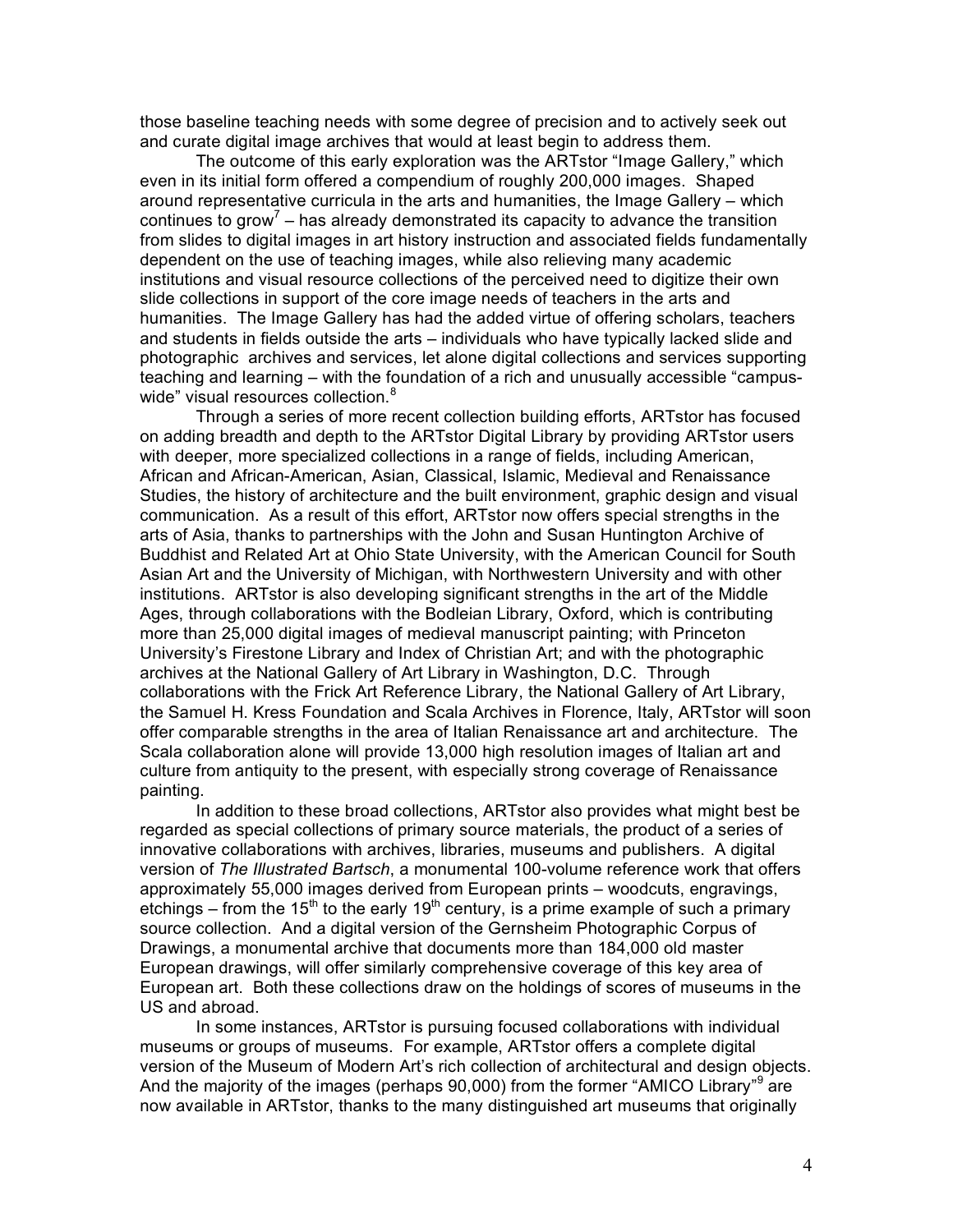contributed to that collaborative effort. Similarly, numerous museums here and abroad are contributing to the Mellon International Dunhuang Archive, a treasure trove of cultural materials associated with the hundreds of Buddhist cave shrines at the Dunhuang oasis site, a key node for ten centuries on the cultural crossroads of the Silk Route, in the Gobi Desert. Participating museums include the British Museum, the Hermitage, and the Musée Guimet; participating libraries include the British Library and the Bibliothèque Nationale de France.<sup>10</sup>

ARTstor is, finally, actively pursuing projects in key areas of "non-western" art, including African and Pre-Columbian art and archaeology, the art and architecture of Islam, and modern Latin American art.

As this brief overview suggests, ARTstor's efforts to provide early on for many of the well-defined image needs of teachers and scholars – to provide for "the canon" – should not be seen as fully defining ARTstor's collection development trajectory. ARTstor is actively seeking to texture and to update traditional teaching canons and to respond to evolving methodologies and pedagogies – in art history and throughout the humanities. In some instances, specific collections are already being created or secured to respond to these evolving interests. A case in point is a suite of collections that might be said to focus upon "social iconography," and which document the roles and representation of diverse social groups in western cultural history. A key project in this area is a collaboration with Harvard University, the goal of which is to digitize the 30,000 image archive related to "The Image of the Black in Western Art" project, to cite the title of a renowned reference publication based on this archive.<sup>11</sup> A tandem collection is a digital archive of 36,000 images from the renowned Schlesinger Library photographic archives, devoted to the history of women in America, also at Harvard and now available in ARTstor.

 $\overline{E}$  Each of these projects<sup>12</sup> represents a different approach to digital curation, and together they represent collaborations with museums, slide libraries, publishers, faculty photographers, teams of scholars, and photo archives. Assessment of these models of collection building and the value of these collections to ARTstor's varied audience will shape ARTstor's ongoing development.

## ARTstor and "the Library as Place" **13**

ARTstor's effort to provide valued collections that would respond directly to the needs of scholars, teachers, and students – to implement the "user-driven" collection development policy described briefly above – has had important consequences for ARTstor as an institution and for the process of building collections.<sup>14</sup> For one thing, it presupposes a considerable degree of agility, flexibility and editorial control in targeting and pursuing potential content – wherever that content might reside. To that extent it seemed to argue against the kind of consortial membership and governance structure that is so familiar among cultural organizations. Consortia – whether of archives, libraries or museums – tend in the nature of the case to have organizational boundaries that, at least implicitly, limit the universe of candidate collections even as they help ensure contributions of content. Arranged marriages, after all, achieve efficiency at the price of narrowing the pool of potential partners! Consortia accordingly tend to produce relatively loose assemblages of content that reflect the distinctive strengths – as well, of course, as the sometimes strikingly varied capacities and priorities – of their members. What they offer in diversity they tend to lack in strategic focus, even when they do not embody the "field of dreams" approach alluded to above.

Choosing to pursue a different approach has meant that ARTstor, far from working within the collecting context of an "arranged marriage," has had to play the role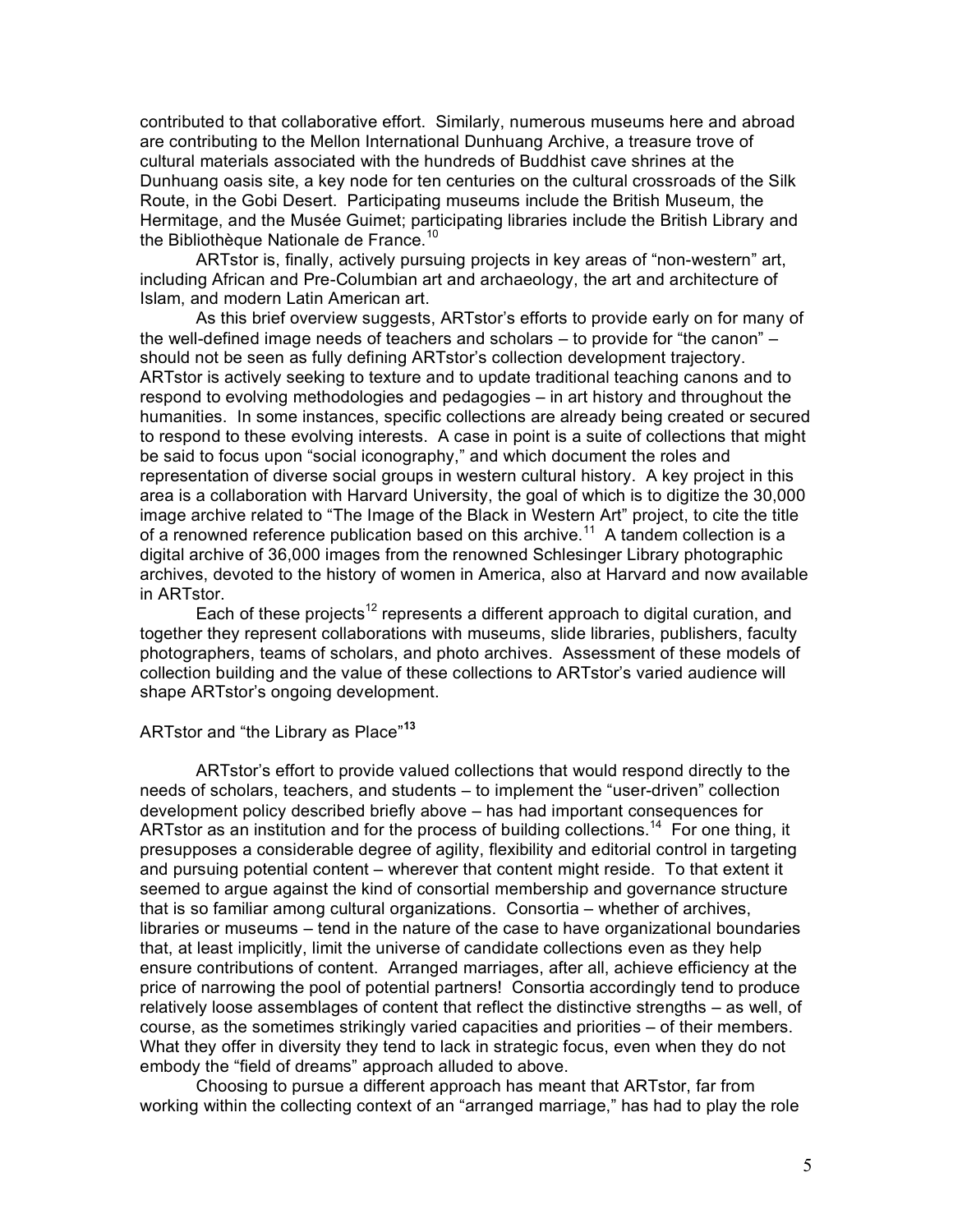of marriage broker. Whereas a consortium may in an important sense take the securing of "content" *per se* for granted, ARTstor has had to pursue desired content actively. This has meant articulating our understanding of the needs of teachers, students and scholars to the collecting community, and then championing those needs with potential content providers.

This has been challenging on several fronts. It has frequently made for long courtships, many of which have had to begin with introducing ARTstor and its mission to individuals and institutions, here and abroad, who were not familiar with this new initiative. It has meant seeking to persuade these proposed partners to make the priorities of scholars and teachers their own priorities as well. Above all, it has meant addressing the fact that highly prized collections tend to be highly sensitive collections as well. Even when rights and rights management have not been a central focus of discussion – and they frequently have! – other stakeholder concerns – including appropriate and inappropriate uses of digital content and sensitive questions related to cultural patrimony – have typically been at the heart of these discussions.

ARTstor's effort to bridge the interests of content owners and potential users of digital collections has entailed compromises at both ends of the spectrum. Put metaphorically, we have concluded that this essential "bridge" must in important respects remain a "covered bridge" – at least for now. By that we mean that in order to balance the concerns, interests and needs of content owners with those of end users, we have felt obliged to create a secure network on the internet, within which digital content can be used in appropriate ways by educators and scholars, without for the most part allowing that content to be removed from the digital library for use in other environments. We have, in short, wrapped ARTstor content in the ARTstor software. And we have thereby placed real limits on our ability to interoperate with other systems and services. We have taken this approach for two reasons: First, we believe that this is the only we can build the kind of valued collections our users say they most want from a service like ARTstor; and second, we believe it is important to keep these two communities in dialogue – a mission-driven goal we would jeopardize if we fully accommodated the interoperability interest some institutions and individuals have expressed.

We have nonetheless recognized from the outset that even if ARTstor were successfully to demonstrate the feasibility of building an immense digital image library shaped around the needs of its users, the ARTstor Digital Library would never have *all* the images an individual scholar or researcher needs – though we do of course hope gradually to provide an increasingly large proportion of those images. For the foreseeable future, participating institutions will continue to build their own – hopefully distinctive – digital image archives in response to local needs, and ARTstor users will inevitably continue to develop personal digital image archives much as scholars and teachers have always assembled personal collections of articles, books, photographs and slides. And both libraries and end users will wish to integrate these "local" resources alongside the hundreds of thousands of licensed images ARTstor provides, preferably in an integrated software environment. To address this essential need to use ARTstor images in a single environment alongside other visual materials available to our users, we have begun to enhance ARTstor's capacity to function as a "place" where collections as well as users come together.

This effort has taken a few forms. One is a nascent institutional "hosting service." ARTstor is now hosting institutional collections for more than thirty ARTstor participants that have built their own digital image collections and wish to make use of them within the ARTstor software environment, alongside ARTstor's own collections. These institutions have found that providing local access to their locally-developed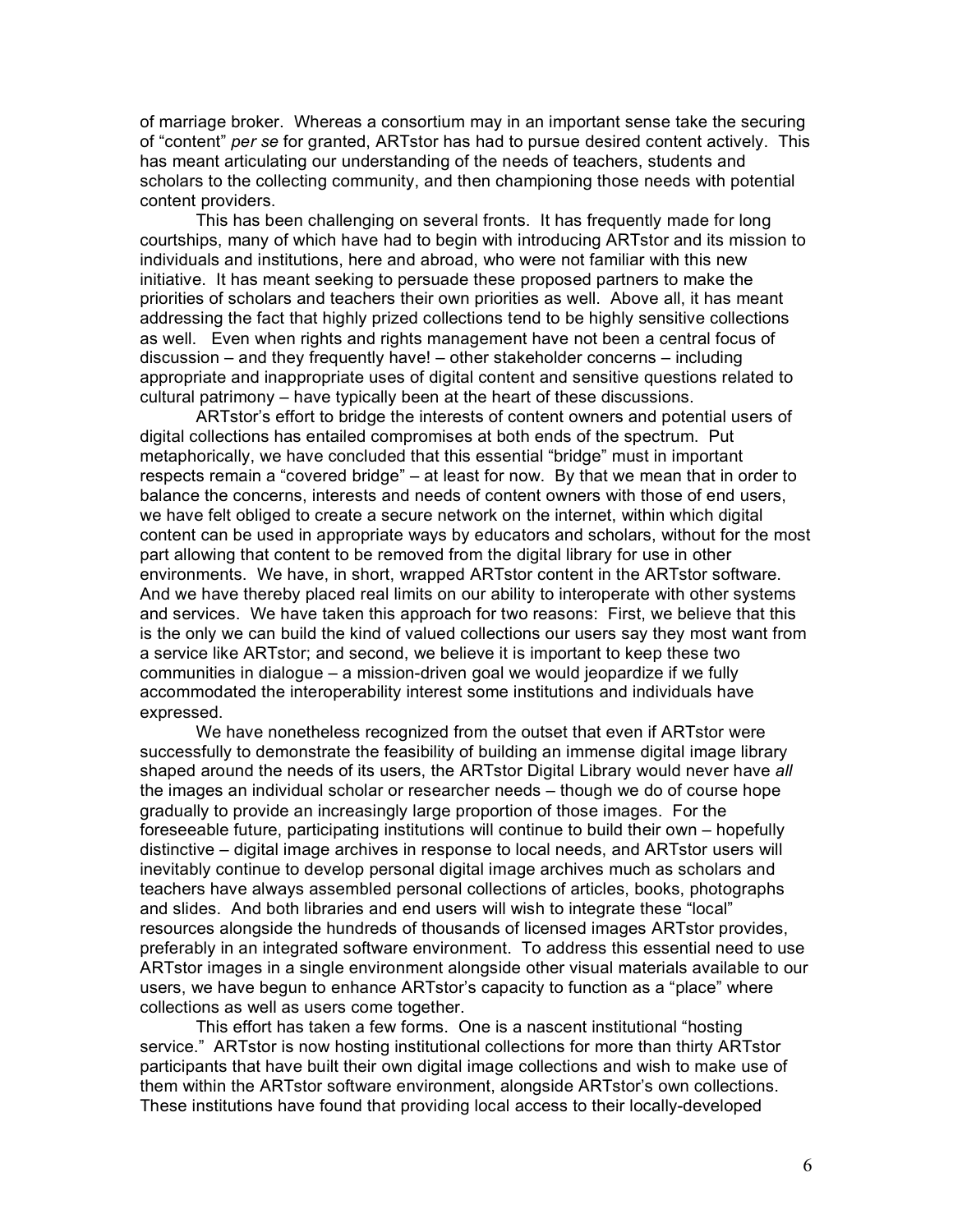collections alongside ARTstor's provides a useful solution for offering easy, integrated access to local and licensed image collections; and in some instances this hosting service saves our partner the significant investment required to manage and support use of institutional digital collections.

In a similar vein, all registered ARTstor users may readily use their own images alongside ARTstor images in the classroom by using ARTstor's Offline Image Viewer. The OIV is a tool ARTstor provides for managing images offline, for creating and delivering presentations that draw on both ARTstor images and local images. Where appropriate, individual users may also upload images into a "personal collection" space within ARTstor online, for consultation by colleagues or students.

A parallel effort to enable the integration of ARTstor content alongside other information resources has focused on federated searching or metasearching. Many of our participating institutions have, of course, implemented metasearch engines that allow users to search many databases from a single interface. Recognizing the need to provide a way for such metasearch engines to search into the ARTstor Digital Library, we have created an XML gateway that provides both a stable, standardized method for querying the ARTstor Digital Library, and also a way of retrieving search results that can easily be utilized by a metasearch program.

Finally, above and beyond providing an XML Gateway, we have also begun another initiative that will improve the ability of other resources and repositories to 'interoperate' with ARTstor. We are building a standard API (Application Programming Interface) to allow ARTstor to search and retrieve results from existing image delivery systems, institutional repositories or electronic image resources already in use at participating institutions. We expect this API to be available in the course of 2006.<sup>15</sup>

What all these approaches to embedding ARTstor into the larger landscape of digital libraries have in common is that ARTstor's role is not merely that of a passive provider of "content," but that of a shared space – a "place" – in which collections from a variety of sources – and users of those collections – encounter one another.

### Conclusion: Toward an ARTstor "Network"

We noted above that ARTstor, like all libraries, has been the beneficiary of donations from interested individuals and institutions. We are finding increasingly that ARTstor participants wish not merely to use their own image collections alongside ARTstor's licensed collections; they want to share them with colleagues outside the walls of their own institution. For example, for a year or so ARTstor hosted an important Cuban Heritage Collection for the University of Miami Library. Recently, the Library expressed an interest in making this important collection available to all ARTstor users. The collection how now been integrated into the ARTstor Digital Library. In many other instances, the hosting "stage" has, as it were, been bypassed altogether; the Cornell Libraries for example have recently contributed three significant collections to ARTstor.<sup>16</sup> Archives, libraries, and museums are increasingly turning to ARTstor as a vehicle for sharing already digitized collections. Frequently, these institutions express a missiondriven wish to share high resolution images for non-commercial use in teaching and learning. They are not comfortable placing such images on the open internet, but they see ARTstor as a trusted partner to whom they can safely entrust their collections, knowing they will be used only by their intended audience and only in intended ways.

This development has led us to reflect that the nearly 750 institutions now participating in ARTstor constitute, from one perspective, a nascent network. Currently, traffic across this network moves mostly in one direction – from ARTstor outward to hundreds of colleges, universities, museums and schools. But there is no reason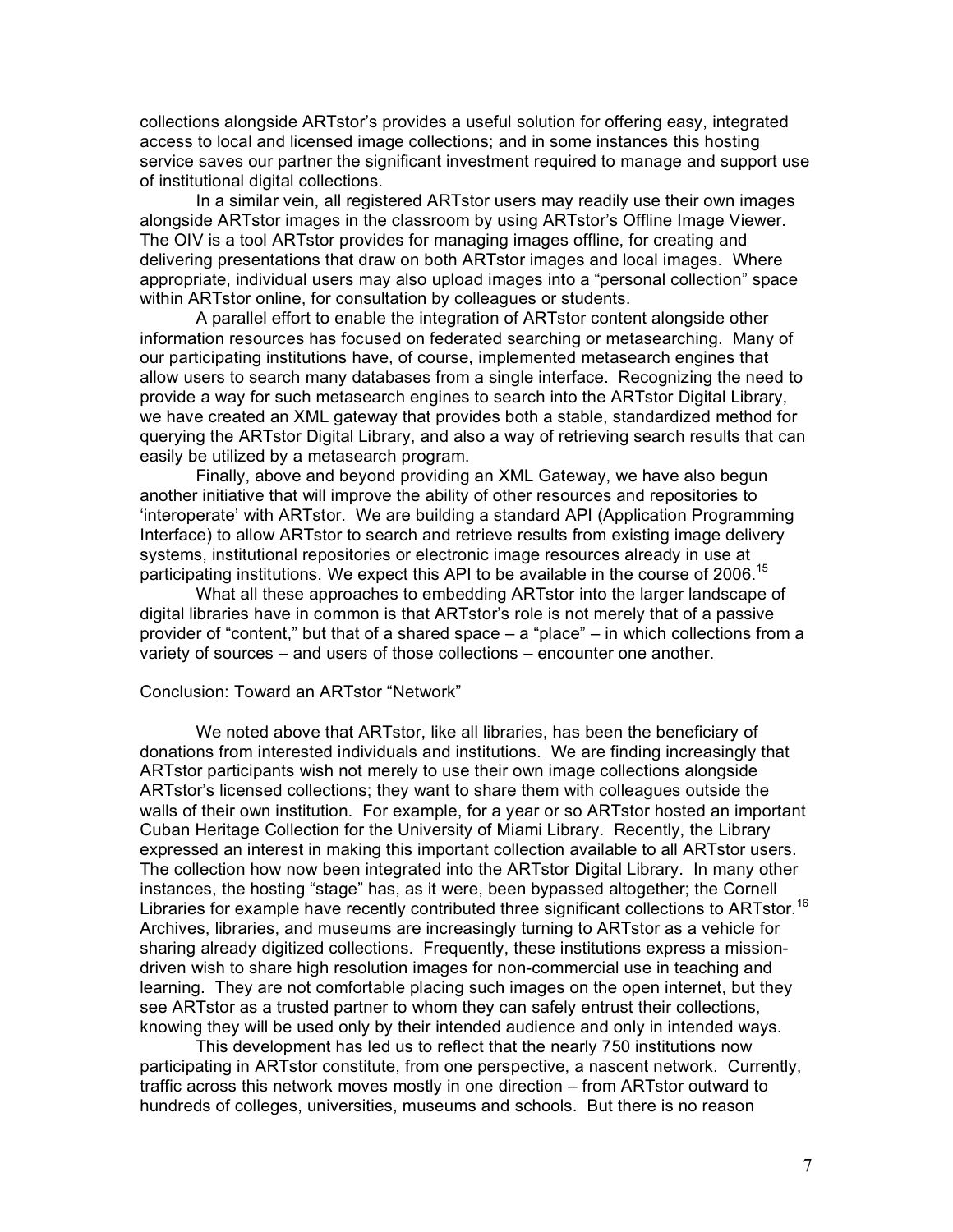content should not also flow in multiple directions – back through ARTstor and outward again to other institutions, or indeed *between* individuals and institutions. We are now turning our attention to ways of fostering this kind of bilateral communication across the ARTstor "network" and we welcome the guidance of others active in this swiftly changing arena.

<sup>3</sup> For an attempt at an overview of early digital library efforts, see Daniel Greenstein and Suzanne E. Thorin, "The Digital Library: A Biography" (*CLIR Reports*, no. 109, 2002).

<sup>4</sup> For an early statement of this goal, see Max Marmor, "Toward User-Centered Digital Image Libraries," *CLIR Issues* no. 20, March/April 2001 (online at http://www.clir.org/pubs/issues/issues20.html).

<sup>5</sup> The "field of dreams" metaphor has been applied to digital libraries frequently in presentations and papers by Donald J. Waters, program officer for Scholarly Communications at the Mellon Foundation. See for example "Developing Digital Libraries: Four Principles for Higher Education" (a 2001 EDUCAUSE review article) at http://www.educause.edu/ir/library/pdf/ERM0158.pdf.

 $6$  Early collaborative digital efforts in the American art museum community included the Museum Educational Site-Licensing (MESL) project (1995-98), the abortive Museum Digital Licensing Collective (1998) and the recently concluded Art Museum Image Consortium (AMICO) (1997-2005). The Digital Library Federation's experimental Academic Image Cooperative initiative (1999-2000) was expressly intended to help model a sustainable but *user-centered* digital image library; work on this project informed the early development of ARTstor. See the series of DLF reports at http://www.diglib.org/collections/aic.htm.

 $^7$  An initial source of the Image Gallery was the slide collection at the University of California, San Diego. ARTstor invited UCSD to contribute this collection in recognition of the fact that is has supported a wide range of image users throughout the arts and humanities, that its collection closely mirrors in its scale and contents representative curricula in the arts and humanities, and that the UCSD Library had created item-level MARC records – with topical subject headings largely derived from LCSH – to describe each of the roughly 250,000 slides in the collection. UCSD was also the principal investigator for the Mellon-funded Union Catalog for Art Images (UCAI) initiative; see http://gort.ucsd.edu/ucai/.

<sup>8</sup> For a case study see the profile of ARTstor use at the University of California, Berkeley: "The right picture: finding it, organizing it, showing it, storing it," in *The Berkeleyan*, October 26, 2005 (online at http://www.artstor.org/info/news/Berkeleyan\_102605.pdf). See also Barbara Rockenbach and Max Marmor, "ARTstor's Digital Landscape," *Library journal*, July 15, 2005 (online at http://www.libraryjournal.com/article/CA623002.html).

<sup>9</sup> See www.amico.org for documents concerning this now- dissolved effort.

<sup>10</sup> See http://www.artstor.org/info/collections/mida.jsp.

 $\overline{a}$ 

<sup>11</sup> See http://dubois.fas.harvard.edu/index.html for the project and its publications.

 $12$  For the projects and collections mentioned in the text, see the collections list at http://www.artstor.org/info/collections/whats\_in\_artstor.jsp and the chronicle of new collection announcements at http://www.artstor.org/info/collections/upcoming.jsp.

<sup>13</sup> See *Library as place: rethinking roles, rethinking space* (CLIR publication no. 129, Feb. 2005); see http://www.clir.org/pubs/abstract/pub129abst.html)

<sup>14</sup> For a discussion of "lessons learned" from the first two years of ARTstor's experience, see Max Marmor, "Six Lessons Learned: An (Early) ARTstor Retrospective," *RLG DigiNews* 10, no.2 (April 15, 2006) (online at *http://www.rlg.org/en/page.php?Page\_ID=20916&Printable=1&Article\_ID=1822).*

<sup>1</sup> This talk is based on an article first published by the author in *Collection Building*, 25, no.3 (2006): 95-99. It is made available here in accordance with Creative Commons license 3.0 (http://creativecommons.org/licenses/by-nc-nd/3.0/) , which allows copying, distributing and transmitting this work for non-commercial uses only and precludes creating or distributing derivative versions of this work. Attribution must include reference to the author as the creator and must site the initial appearance of a version of this text in the journal *Collection Building*, cited as above.

 $2$  Descriptions of the main sources of the Charter Collection may be found on the ARTstor public website at http://www.artstor.org/info/collections/whats\_in\_artstor.jsp. Forthcoming collections are announced at http://www.artstor.org/info/collections/upcoming.jsp.